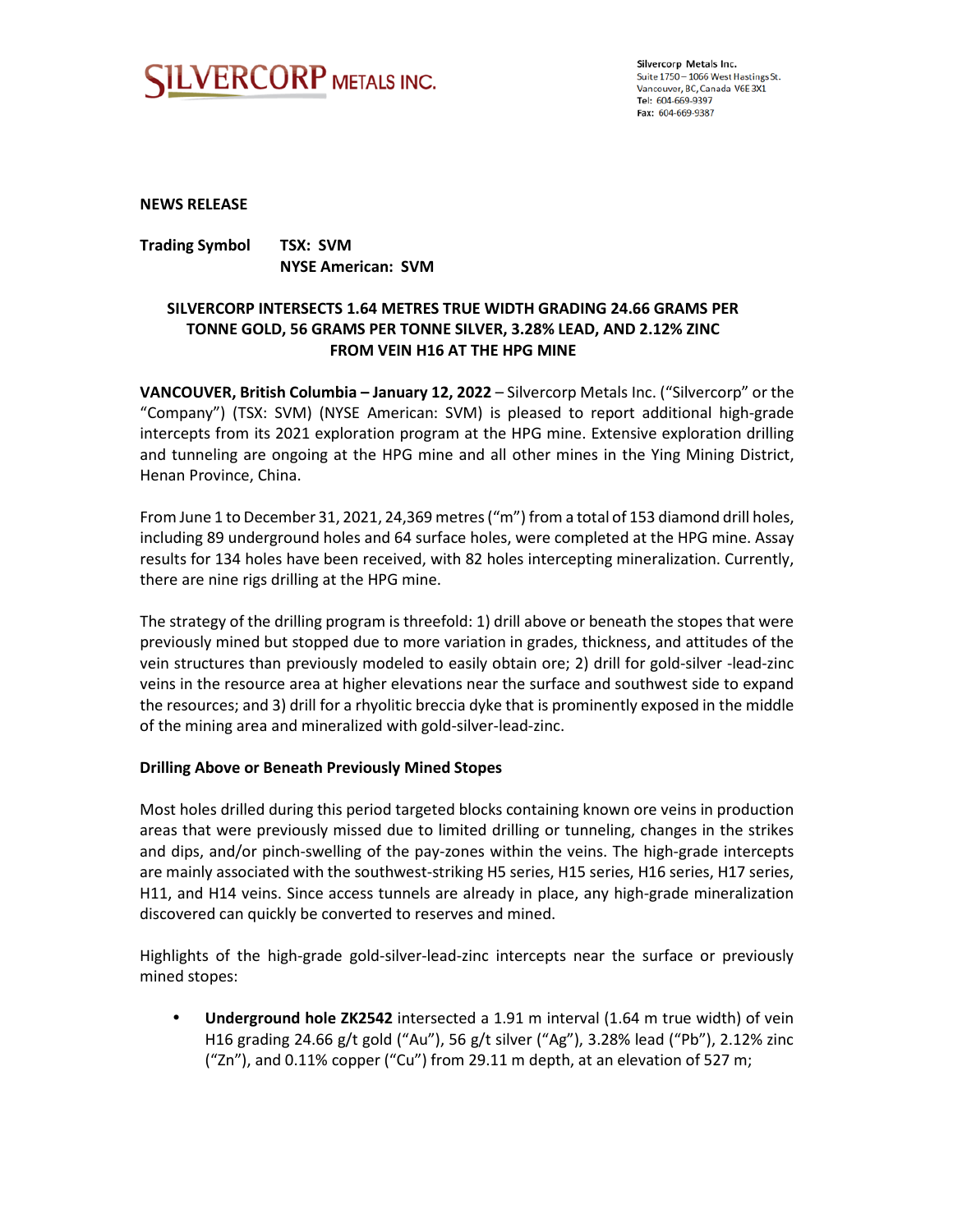- **Underground hole ZK2314** intersected a 0.75 m interval (0.48 m true width) of vein H15 grading 21.00 g/t Au, 54 g/t Ag, 0.45% Pb, 0.09% Zn, and 0.24% Cu from 132.91 m depth, at an elevation of 444 m; and
- **Underground hole ZK24N04** intersected a 2.45 m interval (2.10 m true width) of vein H15 grading 0.65 g/t Au, 155 g/t Ag, 14.93% Pb, 0.03% Zn, and 0.42% Cu from 160.36 m depth, at an elevation of 549 m.

# **Near Surface Mineralization in Gold-Silver-Lead-Zinc Veins**

Nineteen diamond drill holes were drilled from surface, with additional underground diamond drilling employed to test for near surface mineralization above 520 m within the HPG resource area. The drilling intersected gold-silver-lead-zinc veinsincluding the H9 series, H11 series, H14 series, H15 series, H16 series, H17 series, and H10 1. The purpose of this drilling was to extend the resources to higher elevations within the current resource area.

Highlights of the high-grade gold-silver-lead-zinc intercepts near the surface or previously mined stopes:

- **Surface hole ZK2419** intersected a 2.20 m interval (1.90 m true width) of vein H17 grading 22.99 g/t Au, 35 g/t Ag, 0.49% Pb, 0.07% Zn, and 0.02% Cu from 78.57 m depth, at an elevation of 817 m; and
- **Surface hole ZK1218** intersected a 1.36 m interval (1.22 m true width) of vein H17 grading 10.54 g/t Au, 17 g/t Ag, 0.60% Pb, 0.02% Zn, and 0.05% Cu from 89.69 m depth, at an elevation of 783 m.

## **Drilling High-Grade Gold-Silver-Lead-Zinc Veins at the Southwest Side of the Resource Area**

Surface and underground diamond drilling at the southwest side of the resource area intersected high-grade gold-silver-lead-zinc veins of the H20W, H12\_1, H39, H41, and H40 series, at an elevation between 435 m and 655 m. These vein structures strike north to northnortheast, and have vertical to sub-vertical dips to the east. Among them, H41W is a newly discovered north-northeast striking high-grade vein that was intersected during this period.

Highlights of the high-grade gold-silver-lead-zinc intercepts at the southwest side of the resource area:

- **Underground hole ZK11206** intersected a 1.33 m interval (1.10 m true width) of vein H41W grading 2.86 g/t Au, 1,469 g/t Ag, 3.69% Pb, 2.33% Zn, and 0.13% Cu from 66.90 m depth, at an elevation of 613 m;
- **Underground hole ZK11207** intersected a 0.50 m interval (0.28 m true width) of vein H41W grading 0.18 g/t Au, 2,642 g/t Ag, 0.63% Pb, 0.21% Zn, and 0.09% Cu from 62.50 m depth, at an elevation of 613 m;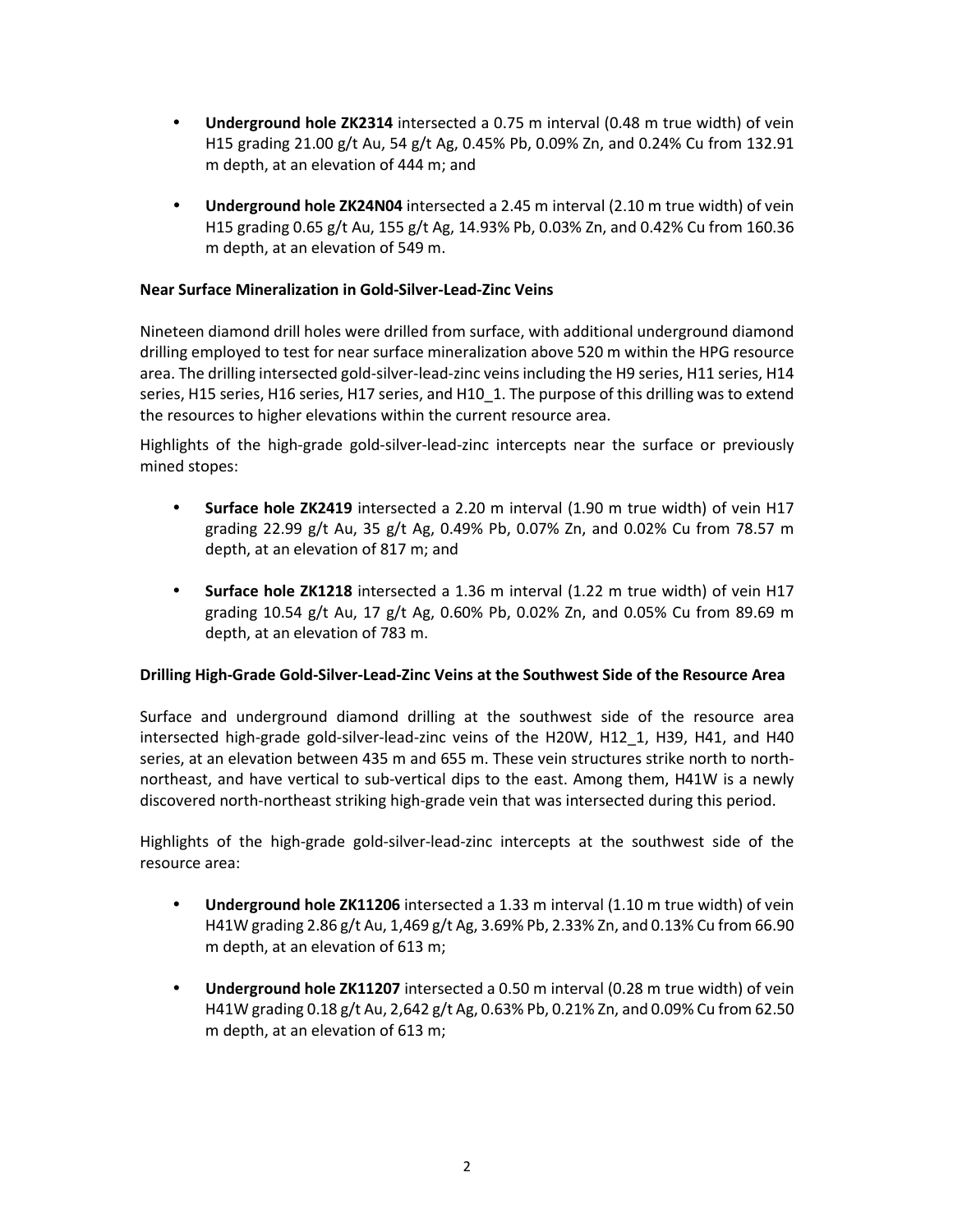- **Underground hole ZK11604** intersected a 1.67 m interval (1.12 m true width) of vein H40 grading 7.31 g/t Au, 100 g/t Ag, 1.78% Pb, 0.19% Zn, and 0.03% Cu from 266.55 m depth, at an elevation of 532 m; and
- **Surface hole ZK11406** intersected a 0.52 m interval (0.31 m true width) of vein H20W grading 14.60 g/t Au, 15 g/t Ag, 0.07% Pb, 0.09% Zn, and 0.02% Cu from 199.41 m depth, at an elevation of 527 m.

## **Drilling for a Rhyolitic Breccia Dyke**

The breccia dyke extends along a northwest trend for approximately two kilometres ("km"), has a thickness from 25 to 200 m, and dips steeply to the northeast. Hole ZK1315 from this drill program intercepted a significant width of mineralization which is associated with sideriteankerite-pyrite, and minor galena, sphalerite, and chalcopyrite in the matrix of the breccia. It is possible all the gold-silver -lead-zinc veins mined at the HPG mine have cut the breccia dyke.

Hole ZK1315 intersected an 18.41 m interval grading 1.42 g/t Au, 122 g/t Ag, 0.97% Pb, 0.56% Zn, and 0.14% Cu in the breccia (Table 1). An earlier drill hole ZK1511 from nearby also intercepted a 31.8 m interval grading 1.14 g/t Au, 52 g/t Ag, 0.3% Pb, and 0.25% Zn.

This discovery of broad mineralization in the breccia dyke has been confirmed by a cross-cut tunnel PD2-570-15WCM, which cut a 20.7 m interval grading 1.06 g/t Au, 122 g/t Ag, 1.33% Pb, 1.48% Zn, and 0.14% Cu at an elevation of 570 m (Table 4).

| Hole ID        | From<br>(m) | To<br>(m) | Elevation<br>(m) | Interval<br>(m) | <b>True</b><br>Width<br>(m) | Au<br>(g/t) | Ag<br>(g/t) | Pb<br>(%) | Zn<br>$(\%)$ | Cu<br>(%) | Vein               |
|----------------|-------------|-----------|------------------|-----------------|-----------------------------|-------------|-------------|-----------|--------------|-----------|--------------------|
| <b>ZK02N02</b> | 107.08      | 108.99    | 442              | 1.91            | 0.82                        | 0.13        | 11          | 0.62      | 3.64         | 0.01      | H <sub>5</sub>     |
| ZK02N21        | 57.75       | 59.23     | 488              | 1.48            | 1.32                        | 0.05        | 103         | 1.10      | 0.35         | 0.03      | H <sub>5</sub>     |
| ZK04N01        | 109.45      | 110.99    | 533              | 1.54            | 1.18                        | 0.89        | 43          | 2.01      | 0.21         | 0.14      | H <sub>5</sub>     |
| ZK04N03        | 117.82      | 118.35    | 536              | 0.53            | 0.38                        | 0.36        | 121         | 5.29      | 0.17         | 0.08      | H <sub>5</sub>     |
| ZK04N04        | 136.53      | 137.45    | 489              | 0.92            | 0.89                        | 0.24        | 73          | 3.16      | 2.41         | 0.06      | H <sub>5</sub>     |
| ZK04N05        | 109.22      | 109.75    | 539              | 0.53            | 0.40                        | 0.30        | 221         | 1.72      | 0.07         | 0.03      | H <sub>5a</sub>    |
| ZK04N05        | 123.74      | 124.32    | 531              | 0.58            | 0.43                        | 0.59        | 214         | 0.18      | 0.04         | 0.11      | H <sub>5</sub>     |
| ZK04N12        | 77.50       | 78.26     | 487              | 0.76            | 0.66                        | 0.35        | 49          | 4.71      | 0.93         | 0.06      | H <sub>5</sub>     |
| <b>ZK06N02</b> | 88.33       | 88.87     | 552              | 0.54            | 0.47                        | 31.00       | 23          | 0.58      | 0.04         | 0.03      | H <sub>5a</sub>    |
| ZK0722         | 117.30      | 117.84    | 546              | 0.54            | 0.49                        | 0.16        | 198         | 0.73      | 0.30         | 0.09      | <b>H11E</b>        |
| ZK0724         | 58.02       | 60.41     | 590              | 2.39            | 1.86                        | 4.42        | 78          | 1.00      | 0.28         | 0.05      | <b>H15W</b>        |
| ZK0725         | 18.06       | 18.77     | 615              | 0.71            | 0.56                        | 2.23        | 90          | 0.05      | 0.05         | 0.01      | H <sub>10</sub> 1  |
| <b>ZK07N04</b> | 26.18       | 28.17     | 865              | 1.99            | 1.03                        | 1.01        | 252         | 0.73      | 0.91         | 0.04      | H <sub>5</sub>     |
| <b>ZK07N05</b> | 18.58       | 19.71     | 501              | 1.13            | 0.94                        | 0.52        | 58          | 0.78      | 0.24         | 0.08      | H <sub>5</sub>     |
| ZK07N11        | 9.83        | 11.13     | 462              | 1.30            | 1.09                        | 4.36        | 21          | 0.04      | 0.01         | 0.01      | <b>B01</b>         |
| ZK07N11        | 87.52       | 88.05     | 444              | 0.53            | 0.44                        | 2.18        | 34          | 3.18      | 0.62         | 0.05      | H <sub>10</sub> 1W |
| ZK0921         | 127.98      | 128.93    | 628              | 0.95            | 0.82                        | 2.48        | 76          | 0.47      | 0.40         | 0.03      | H <sub>16</sub>    |
| ZK09N19        | 0.00        | 1.46      | 464              | 1.46            | 1.12                        | 0.21        | 102         | 0.11      | 0.05         | 0.71      | B <sub>6</sub>     |
| ZK09N19        | 44.31       | 44.83     | 450              | 0.52            | 0.31                        | 0.85        | 159         | 1.48      | 1.11         | 0.05      | H5 <sub>2</sub>    |
| ZK09N20        | 8.26        | 9.46      | 457              | 1.20            | 0.79                        | 0.78        | 74          | 0.09      | 0.02         | 0.38      | <b>H5E1</b>        |
| ZK09N22        | 23.44       | 24.35     | 457              | 0.91            | 0.86                        | 0.06        | 159         | 0.72      | 1.25         | 0.03      | H <sub>5</sub> W   |
| ZK11006        | 109.01      | 109.71    | 581              | 0.70            | 0.61                        | 1.58        | 160         | 1.40      | 0.43         | 0.42      | H41a               |
| ZK11006        | 247.01      | 248.21    | 483              | 1.20            | 0.95                        | 1.18        | 13          | 0.40      | 2.31         | 0.00      | H40                |
| ZK11206        | 66.90       | 68.23     | 613              | 1.33            | 1.10                        | 2.86        | 1.469       | 3.69      | 2.33         | 0.13      | H41W [1]           |
| ZK11207        | 62.50       | 63.00     | 613              | 0.50            | 0.28                        | 0.18        | 2,642       | 0.63      | 0.21         | 0.09      | <b>H41W</b>        |
| ZK11208        | 112.37      | 112.97    | 577              | 0.60            | 0.59                        | 0.87        | 162         | 1.03      | 1.11         | 0.11      | <b>H42E</b>        |

**Table 1: Assay results for 103 drill holes from the HPG mine**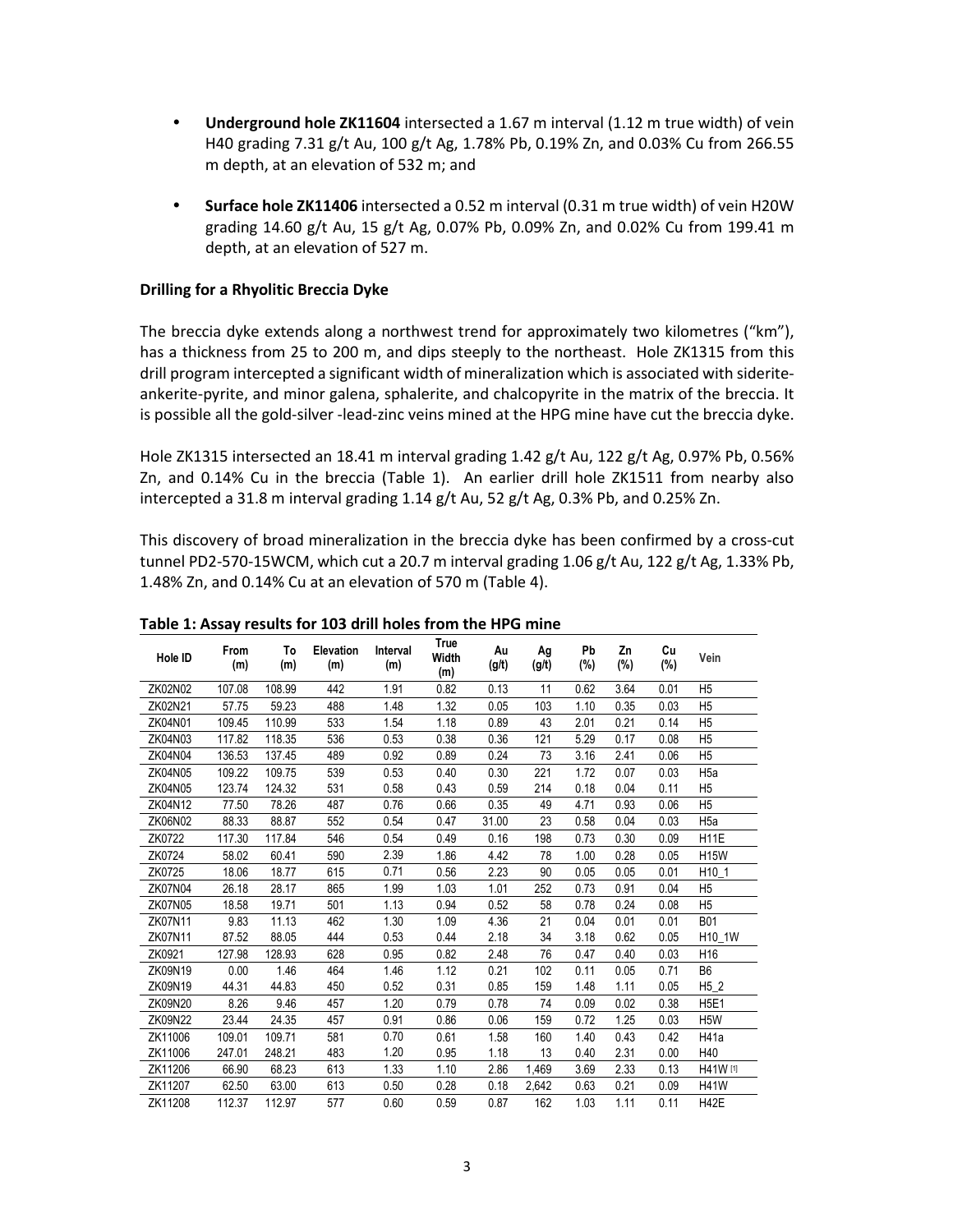| ZK11208   | 233.37 | 233.88 | 490 | 0.51  | 0.47      | 0.55  | 137                     | 2.29  | 1.96 | 0.24 | <b>H20W</b>         |
|-----------|--------|--------|-----|-------|-----------|-------|-------------------------|-------|------|------|---------------------|
| ZK11208   | 244.84 | 245.37 | 481 | 0.53  | 0.40      | 20.30 | 10                      | 0.04  | 0.01 | 0.01 | H40                 |
| ZK11208   | 249.82 | 251.42 | 478 | 1.60  | 1.21      | 5.13  | 10                      | 0.41  | 0.42 | 0.05 | <b>H40W</b>         |
| ZK11404   | 68.27  | 69.02  | 622 | 0.75  | 0.63      | 1.56  | 16                      | 0.33  | 0.26 | 0.02 | <b>H41W</b>         |
| ZK11404   | 202.48 | 203.53 | 550 | 1.05  | 0.70      | 4.29  | 22                      | 0.34  | 0.11 | 0.03 | H17                 |
| ZK11406   | 183.96 | 184.54 | 537 | 0.58  | 0.33      | 2.32  | 5                       | 0.02  | 0.02 | 0.01 | H17                 |
| ZK11406   | 199.41 | 199.93 | 527 | 0.52  | 0.31      | 14.60 | 15                      | 0.07  | 0.09 | 0.02 | <b>H20W</b>         |
| ZK11406   | 222.92 | 224.69 | 511 | 1.77  | 1.23      | 0.72  | 56                      | 0.62  | 0.20 | 1.09 | $H17_1$             |
| ZK11407   | 68.53  | 70.58  | 608 | 2.05  | 1.59      | 0.89  | 45                      | 0.85  | 2.10 | 0.08 | <b>H41W</b>         |
| ZK11407   | 223.33 | 224.78 | 492 | 1.45  | 1.27      | 0.95  | 114                     | 0.47  | 0.17 | 0.18 | <b>H20W</b>         |
| ZK11408   | 72.37  | 72.89  | 610 | 0.52  | 0.40      | 0.26  | 41                      | 5.81  | 1.43 | 0.06 | <b>H41W</b>         |
| ZK11604   | 43.88  | 44.58  | 638 | 0.70  | 0.57      | 0.88  | 75                      | 0.10  | 0.16 | 0.05 | H41a                |
| ZK11604   | 72.27  | 74.30  | 624 | 2.03  | 1.65      | 1.60  | 114                     | 0.78  | 1.33 | 0.11 | <b>H41W</b>         |
| ZK11604   | 76.50  | 77.23  | 622 | 0.73  | 0.60      | 0.21  | 26                      | 3.23  | 4.12 | 0.02 | H41W1 [1]           |
| ZK11604   | 210.38 | 210.88 | 558 | 0.50  | 0.32      | 3.21  | 97                      | 0.59  | 0.31 | 0.21 | H16_3               |
| ZK11604   | 266.55 | 268.22 | 532 | 1.67  | 1.12      | 7.31  | 100                     | 1.78  | 0.19 | 0.03 | H40                 |
| Including | 266.55 | 267.57 | 532 | 1.02  | 0.68      | 9.90  | 157                     | 2.70  | 0.22 | 0.03 | H40                 |
| ZK11N12   | 55.19  | 56.29  | 427 | 1.10  | 0.68      | 0.11  | 111                     | 0.14  | 0.05 | 0.38 | H <sub>5</sub>      |
| ZK11N13   | 2.56   | 4.66   | 462 | 2.10  | 1.21      | 0.98  | 78                      | 0.08  | 0.02 | 0.41 | B6 [1]              |
| ZK11N13   | 65.35  | 70.12  | 449 | 4.77  | 2.11      | 0.50  | 111                     | 0.29  | 0.29 | 0.20 | $H5_2$              |
| ZK1218    | 89.69  | 91.05  | 783 | 1.36  | 1.22      | 10.54 | 17                      | 0.60  | 0.02 | 0.05 | H17                 |
| ZK12207   | 42.65  | 43.66  | 519 | 1.01  | 0.78      | 3.28  | 6                       | 0.18  | 0.27 | 0.01 | H11                 |
| ZK12N03   | 92.37  | 94.52  | 482 | 2.15  | 1.72      | 0.06  | 49                      | 10.23 | 0.97 | 0.02 | H4                  |
| Including | 93.72  | 94.52  | 482 | 0.80  | 0.64      | 0.13  | 101                     | 22.69 | 2.14 | 0.04 | H <sub>4</sub>      |
| ZK1310-1  |        |        | 630 | 0.92  | 0.56      | 2.14  | 177                     | 17.09 | 0.29 | 0.07 | $\overline{H}$ 10_1 |
|           | 157.21 | 158.13 |     |       |           |       |                         |       |      |      |                     |
| ZK1314    | 155.16 | 156.21 | 622 | 1.05  | 0.33      | 2.37  | 86                      | 0.93  | 1.69 | 0.06 | H <sub>9</sub>      |
| ZK1315    | 202.28 | 220.69 | 573 | 18.41 | $N/A$ [2] | 1.42  | 122                     | 0.97  | 0.56 | 0.14 | Breccia<br>Dyke [1] |
| ZK1321    | 87.06  | 87.63  | 690 | 0.57  | N/A       | 1.18  | 19                      | 0.37  | 0.23 | 0.02 | $N/A$ [3]           |
| ZK1322    | 132.00 | 132.61 | 667 | 0.61  | 0.50      | 8.45  | 30                      | 0.31  | 0.07 | 0.02 | H <sub>9</sub>      |
| ZK15N21   | 0.75   | 4.19   | 627 | 1.54  | 2.60      | 0.67  | 11                      | 1.12  | 1.01 | 0.03 | H10_1a              |
| ZK15N22   | 23.84  | 27.69  | 620 | 3.85  | 3.79      | 0.54  | 62                      | 6.05  | 0.32 | 0.02 | H39_1a              |
| ZK15S03   | 172.52 | 174.88 | 636 | 2.36  | 1.51      | 0.72  | 58                      | 0.42  | 0.02 | 0.24 | $H17_1$             |
| ZK15S04   | 103.46 | 105.03 | 647 | 1.57  | 0.97      | 4.35  | 45                      | 1.31  | 0.26 | 0.01 | <b>H14W</b>         |
| ZK15S05   | 172.79 | 173.32 | 553 | 0.53  | 0.21      | 7.66  | $\overline{22}$         | 1.85  | 3.94 | 0.30 | $H17_1$             |
| ZK1830    | 47.53  | 49.08  | 782 | 1.55  | 1.35      | 1.82  | 13                      | 0.04  | 0.03 | 0.01 | H17                 |
| ZK2033    | 94.63  | 95.60  | 755 | 0.97  | 0.76      | 3.14  | 21                      | 0.01  | 0.05 | 0.01 | H17                 |
| ZK2035    | 69.11  | 70.78  | 765 | 1.67  | 1.66      | 1.57  | 6                       | 0.04  | 0.06 | 0.01 | H17                 |
| ZK2036    | 42.82  | 44.47  | 796 | 1.65  | 1.61      | 3.03  | 32                      | 0.05  | 0.04 | 0.02 | H <sub>17</sub>     |
| ZK2037    | 57.31  | 58.58  | 770 | 1.27  | 1.04      | 8.68  | 28                      | 0.07  | 0.12 | 0.05 | H17                 |
| ZK2314    | 3.18   | 4.90   | 536 | 1.72  | 1.00      | 1.37  | 17                      | 1.95  | 0.72 | 0.03 | H14                 |
| ZK2314    | 132.91 | 133.66 | 444 | 0.75  | 0.48      | 21.00 | 54                      | 0.45  | 0.09 | 0.24 | H <sub>15</sub>     |
| ZK2314    | 146.14 | 147.38 | 435 | 1.24  | 0.79      | 0.92  | 106                     | 0.80  | 0.06 | 0.39 | <b>H20W</b>         |
| ZK2341    | 71.08  | 72.78  | 795 | 1.70  | 1.11      | 0.65  | 137                     | 3.64  | 4.76 | 0.03 | H <sub>16</sub>     |
| ZK2349    | 88.10  | 90.24  | 768 | 2.14  | 0.94      | 0.18  | 171                     | 1.32  | 0.23 | 0.09 | H11                 |
| ZK2349    | 151.63 | 152.30 | 723 | 0.67  | 0.52      | 0.90  | 13                      | 0.92  | 1.34 | 0.03 | N/A                 |
| ZK2349    | 166.28 | 166.94 | 712 | 0.66  | 0.39      | 0.85  | 141                     | 0.44  | 0.27 | 0.43 | H <sub>9</sub>      |
| ZK2349    | 248.31 | 249.29 | 654 | 0.98  | 0.59      | 1.84  | 4                       | 0.07  | 0.03 | 0.01 | H39_1               |
| ZK2349    | 255.80 |        | 649 | 1.37  | 0.27      | 2.80  | 8                       | 0.08  | 0.02 | 0.01 |                     |
|           |        | 257.17 |     |       |           |       |                         |       |      |      | $H12_1$             |
| ZK2419    | 78.57  | 80.77  | 817 | 2.20  | 1.90      | 22.99 | 35                      | 0.49  | 0.07 | 0.02 | H17                 |
| Including | 79.22  | 80.77  | 816 | 1.55  | 1.34      | 32.40 | 42                      | 0.63  | 0.07 | 0.03 | H17                 |
| ZK24N03   | 154.46 | 155.24 | 557 | 0.78  | 0.63      | 0.60  | 56                      | 1.42  | 0.05 | 0.18 | H15                 |
| ZK24N04   | 160.36 | 162.81 | 549 | 2.45  | 2.10      | 0.65  | 155                     | 14.93 | 0.03 | 0.42 | H <sub>15</sub>     |
| ZK24N10   | 157.27 | 157.93 | 617 | 0.66  | 0.50      | 0.66  | 23                      | 0.92  | 3.38 | 0.01 | <b>H15W</b>         |
| ZK2542    | 29.11  | 31.02  | 527 | 1.91  | 1.64      | 24.66 | 56                      | 3.28  | 2.12 | 0.11 | H16                 |
| including | 29.89  | 31.02  | 527 | 1.13  | 0.97      | 41.06 | 87                      | 5.48  | 3.51 | 0.17 | H16                 |
| ZK2542    | 52.06  | 52.96  | 518 | 0.90  | 0.80      | 3.20  | $\boldsymbol{7}$        | 0.22  | 0.16 | 0.01 | $H16_1$             |
| ZK2542    | 109.59 | 110.61 | 496 | 1.02  | 0.55      | 4.25  | 60                      | 1.66  | 1.33 | 0.27 | H <sub>20</sub> Wa  |
| ZK2542    | 119.52 | 120.07 | 492 | 0.55  | 0.41      | 2.32  | $\overline{\mathbf{4}}$ | 0.62  | 0.18 | 0.02 | <b>H20W</b>         |
| ZK2542    | 141.01 | 141.51 | 483 | 0.50  | 0.37      | 4.43  | 4                       | 0.11  | 0.17 | 0.01 | H17                 |
| ZK2544    | 32.89  | 34.42  | 522 | 1.53  | 1.53      | 1.10  | 9                       | 0.34  | 0.96 | 0.02 | H16                 |
| ZK2544    | 119.37 | 121.03 | 479 | 1.66  | 1.64      | 2.43  | 20                      | 1.54  | 0.28 | 0.06 | <b>H20W</b>         |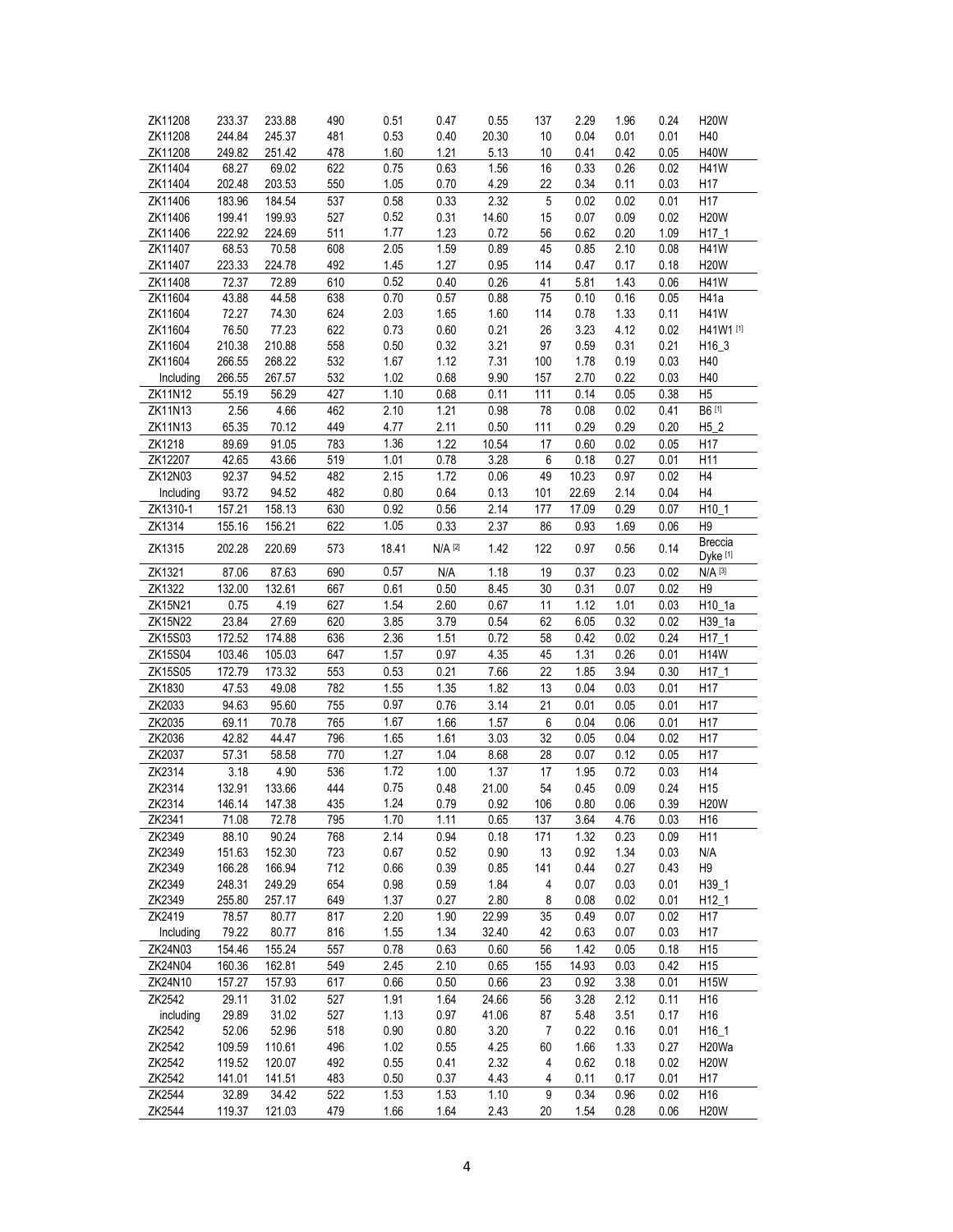| ZK2545  | 3.91   | 4.53   | 537 | 0.62 | 0.56 | 3.20 | 3  | 0.04 | 0.06 | 0.00 | H14               |  |
|---------|--------|--------|-----|------|------|------|----|------|------|------|-------------------|--|
| ZK2545  | 27.90  | 30.21  | 525 | 2.31 | 2.04 | 3.00 | 16 | 0.74 | 0.74 | 0.03 | H <sub>16</sub>   |  |
| ZK2545  | 95.18  | 95.78  | 496 | 0.60 | 0.57 | 3.25 | 5  | 0.03 | 0.03 | 0.01 | H <sub>15</sub>   |  |
| ZK2545  | 118.27 | 121.76 | 485 | 3.49 | 2.00 | 2.06 | 34 | 0.29 | 0.35 | 0.19 | <b>H20W</b>       |  |
| ZK2546  | 101.97 | 102.85 | 520 | 0.88 | 0.72 | 3.44 | 94 | 0.97 | 0.16 | 0.05 | <b>H20W</b>       |  |
| ZK2547  | 342.39 | 343.05 | 580 | 0.66 | 0.30 | 1.70 | 61 | 0.55 | 0.03 | 0.01 | <b>H41W</b>       |  |
| ZK2548  | 15.93  | 16.48  | 796 | 0.55 | 0.50 | 0.03 | 21 | 7.25 | 2.17 | 0.02 | H <sub>11</sub>   |  |
| ZK2548  | 81.94  | 83.21  | 758 | 1.27 | 1.16 | 0.05 | 82 | 1.98 | 0.84 | 0.14 | H <sub>14</sub>   |  |
| ZK2548  | 187.62 | 188.15 | 697 | 0.53 | 0.38 | 8.72 | 35 | 6.25 | 1.12 | 0.02 | H <sub>16</sub> 3 |  |
| ZK2548  | 270.84 | 272.20 | 651 | 1.36 | 0.85 | 0.35 | 85 | 0.23 | 0.38 | 0.77 | H17               |  |
| ZK2548  | 306.72 | 307.24 | 631 | 0.52 | 0.45 | 0.89 | 65 | 0.29 | 0.72 | 0.01 | <b>H20W</b>       |  |
| ZK26N02 | 153.05 | 154.38 | 593 | 1.33 | 0.92 | 0.64 | 46 | 1.94 | 0.13 | 0.02 | H <sub>15</sub>   |  |
| ZK26N02 | 157.24 | 157.97 | 591 | 0.73 | 0.50 | 0.07 | 40 | 2.19 | 1.11 | 0.02 | $H15_1$           |  |
| ZK2732  | 27.53  | 28.08  | 531 | 0.55 | 0.53 | 9.47 | 12 | 0.24 | 0.28 | 0.01 | H16               |  |
| ZK2732  | 51.23  | 51.89  | 524 | 0.66 | 0.66 | 5.61 | 7  | 0.05 | 0.06 | 0.01 | $H16_1$           |  |
| ZK2732  | 70.12  | 70.87  | 518 | 0.75 | 0.72 | 1.77 | 3  | 0.15 | 0.01 | 0.00 | H <sub>16</sub> 3 |  |
| ZK2732  | 150.69 | 151.20 | 495 | 0.51 | 0.28 | 4.93 | 18 | 1.04 | 4.47 | 0.12 | <b>H20W</b>       |  |
| ZK2732  | 218.43 | 219.44 | 475 | 1.01 | 0.56 | 2.66 | 45 | 0.24 | 0.37 | 0.58 | H42               |  |
| ZK2733  | 33.10  | 37.32  | 510 | 4.22 | 3.32 | 1.45 | 10 | 0.19 | 0.42 | 0.01 | H <sub>16</sub>   |  |
| ZK2733  | 255.24 | 256.76 | 324 | 1.52 | 0.65 | 1.25 | 27 | 5.99 | 1.67 | 0.02 | <b>H20W</b>       |  |

[1] New veins.

[2] True thickness unknown.

[3] New unnamed veins.

#### **Tunneling Programs at the HPG Mine**

A total of 1,436 m of exploration tunnels were developed at the HPG mine during this period. The exploration tunneling, which comprised of drifting, cross-cutting and raising, was driven along and across major mineralized vein structures to upgrade the drill-defined mineral resources, and to test for new parallel and splay structures (Tables 2 and 3).

#### **Table 2: Summary of the tunneling programs at the HPG mine**

|                                                                                                                                                           | <b>Elevation</b> | Total<br>Tunneling<br>(m) | Channel<br><b>Samples</b><br>Collected | <b>Drift</b><br>Included<br>(m) | Total Mineralization Exposed by Drifts [1] |                      |            |             |           |           |              |  |
|-----------------------------------------------------------------------------------------------------------------------------------------------------------|------------------|---------------------------|----------------------------------------|---------------------------------|--------------------------------------------|----------------------|------------|-------------|-----------|-----------|--------------|--|
| <b>Major Target Veins</b>                                                                                                                                 | (m)              |                           |                                        |                                 | Length<br>(m)                              | True<br>Width<br>(m) | Au<br>(g/t | Ag<br>(g/t) | Pb<br>(%) | Zn<br>(%) | Cu<br>$(\%)$ |  |
| H <sub>20</sub> W, H <sub>11</sub> , H <sub>5</sub> , H <sub>5a</sub> , H <sub>41</sub> ,<br>H15, H5 2, H14, H3, H32, B10,<br>H17, H40E, H10 1, H9, H12 1 | 150-640          | .436                      | 995                                    | 1.181                           | 286                                        | 0.64                 | 1.61       | 80          | 2.11      | .58       | 0.12         |  |

[1] Mineralization is defined by silver equivalent value (AgEq) greater than or equal to 130 g/t at the HPG mine (Formula used for AgEq calculation: AgEq = Ag  $g/t$  + 70.15  $*$  Au  $g/t$  + 35.91  $*$  Pb% + 21.9  $*$  Zn%).

#### **Table 3: Selected mineralized zones exposed by drift tunneling at the HPG mine**

| Tunnel ID             | Vein             | <b>Elevation</b><br>(m) | <b>Total</b><br>Length<br>(m) | Ore<br>Length<br>(m) | Horizontal<br>Width<br>(m) | True<br>Width<br>(m) | Au<br>(g/t) | Ag<br>(g/t) | Pb<br>(%) | Zn<br>(%) | Cu<br>(%) |
|-----------------------|------------------|-------------------------|-------------------------------|----------------------|----------------------------|----------------------|-------------|-------------|-----------|-----------|-----------|
| PD5-H11-610-17SYM     | H <sub>11</sub>  | 610                     | 24                            | 24                   | 0.61                       | 0.59                 | 0.10        | 35          | 6.80      | 0.89      | 0.03      |
| PD3-H17-150-34NYM     | H <sub>17</sub>  | 150                     | 40                            | 20                   | 1.06                       | 1.03                 | 0.53        | 19          | 0.72      | 3.08      | 0.10      |
| PD3-H20W-460-27SYM    | <b>H20W</b>      | 460                     | 100                           | 55                   | 0.93                       | 0.89                 | 3.99        | 126         | 1.20      | 1.47      | 0.17      |
| PD3-H3-340-0SYM       | H <sub>3</sub>   | 340                     | 50                            | 10                   | 0.50                       | 0.32                 | 0.36        | 63          | 2.11      | 4.49      | 0.02      |
| PD5-H41-640-15SYM     | H41              | 640                     | 26                            | 22                   | 0.43                       | 0.41                 | 4.45        | 45          | 1.88      | 1.39      | 0.08      |
| PD600-H5 2-510-7NYM   | H <sub>5</sub> 2 | 510                     | 40                            | 25                   | 0.54                       | 0.53                 | 0.15        | 42          | 5.95      | 0.17      | 0.06      |
| PD3-H5 2-460-9SYM     | H <sub>5</sub> 2 | 460                     | 30                            | 10                   | 0.99                       | 0.97                 | 0.04        | 240         | 0.94      | 1.40      | 0.05      |
| PD3-H5a-300-7SYM      | H <sub>5a</sub>  | 300                     | 31                            | 31                   | 0.72                       | 0.70                 | 2.75        | 67          | 1.35      | 0.57      | 0.05      |
| W Tunnel-H9-630-13SYM | H <sub>9</sub>   | 630                     | 25                            | 25                   | 0.53                       | 0.52                 | 3.76        | 100         | 3.93      | 3.40      | 0.28      |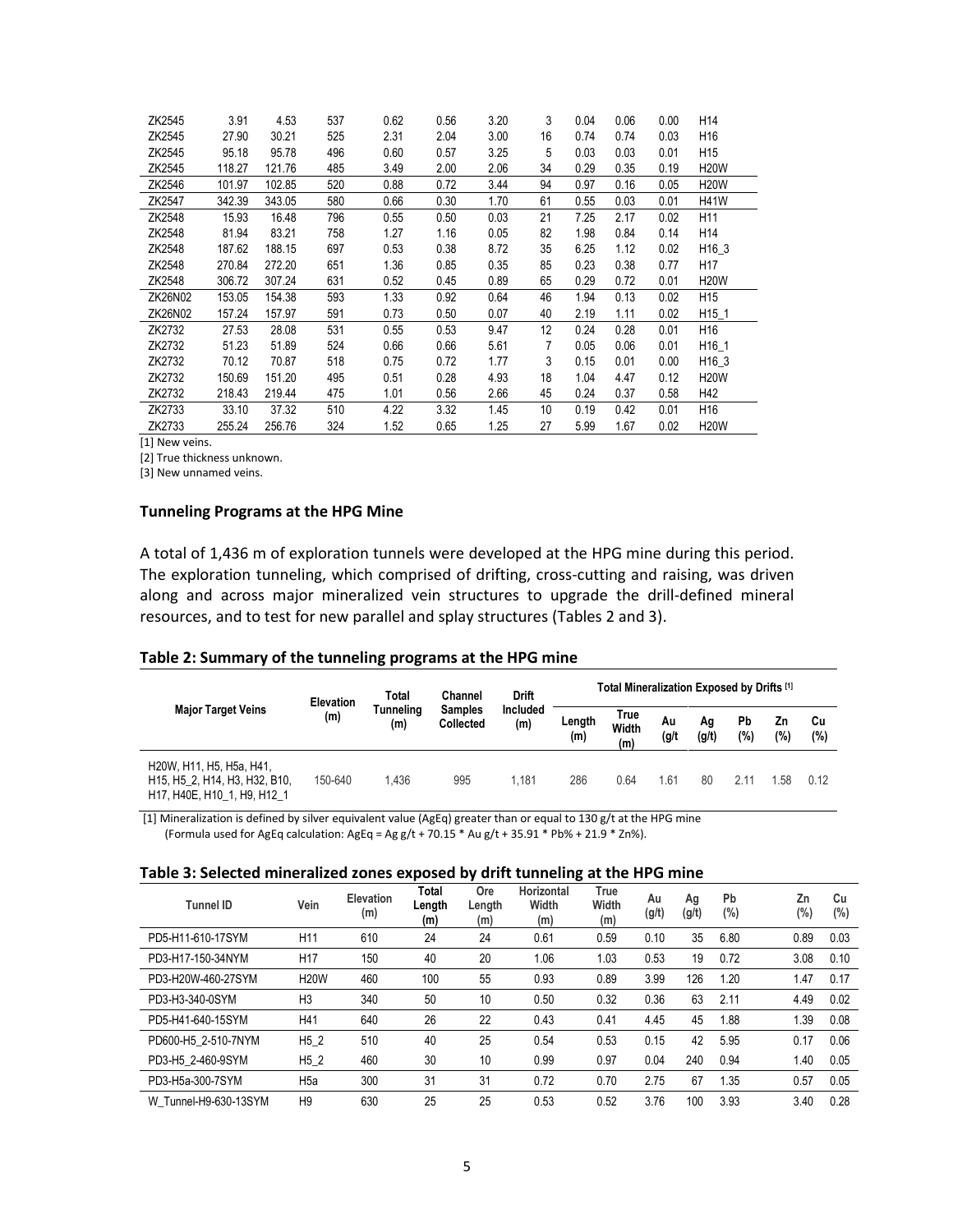| Funnel-H9-630-<br>13NYM<br>M<br>- | HC<br>. I v | 621<br>∪∪u | 54 | າດ<br>. .<br>- | $\overline{\phantom{a}}$<br>U.58 | --<br>.<br>∪.∪ພ | ) aa<br>∪.∪ປ | 49 | $\sim$<br>، ب ک | $\sim$<br>L.UZ | ◡. |
|-----------------------------------|-------------|------------|----|----------------|----------------------------------|-----------------|--------------|----|-----------------|----------------|----|
|-----------------------------------|-------------|------------|----|----------------|----------------------------------|-----------------|--------------|----|-----------------|----------------|----|

| Tunnel ID          | Vein                       | From<br>(m) | Т٥<br>(m) | Length<br>(m) | <b>Elevation</b><br>(m) | True Width<br>(m) | Au<br>(g/t) | Ag<br>(g/t) | Pb<br>(%) | Zn<br>(%) | Cu<br>(%) |
|--------------------|----------------------------|-------------|-----------|---------------|-------------------------|-------------------|-------------|-------------|-----------|-----------|-----------|
| PD3-380-9 Bay2     | B6 [1]                     | 36.00       | 42.00     | 6.00          | 380                     | 4.24              | 2.18        | 22          | 0.25      | 0.14      | 0.01      |
| PD2-570-15WCM      | <b>Breccia</b><br>dyke [1] | 3.00        | 23.7      | 20.7          | 570                     | $N/A$ [2]         | 1.06        | 122         | .33       | .48       | 0.14      |
| PD600-H5a-560-6WCM | H <sub>5</sub>             | 148.24      | 149.46    | 1.22          | 560                     | 1.22              | 0.30        | 82          | 2.60      | 1.15      | 0.08      |
| PD3-H5-300-7ECM    | H5a                        | 3.84        | 4.16      | 0.32          | 300                     | 0.31              | 5.64        | 373         | 2.80      | 1.63      | 0.05      |
| XSD-H9-630-13ECM   | H <sub>10</sub> 1          | 44.52       | 45.84     | 1.32          | 630                     | 1.08              | 0.18        | 224         | 4.71      | 0.23      | 0.05      |
| PD3-460-Decline3   | H <sub>15</sub>            | 147.81      | 148.24    | 0.43          | 405                     | 0.42              | 3.75        | 1395        | 0.78      | 12.50     | 0.40      |

| Table 4: Selected mineralized zones exposed by crosscut tunneling at the HPG mine |  |  |
|-----------------------------------------------------------------------------------|--|--|
|-----------------------------------------------------------------------------------|--|--|

[1] New veins.

[2] True width unknown.

#### **Quality Control**

Drill cores are NQ size. Drill core samples, limited by apparent mineralization contacts or shear/alteration contacts, were split into halves by saw cutting. The half cores are stored in the Company's core shacks for future reference and checks, and the other half core samples are shipped in securely sealed bags to the Chengde Huakan 514 Geology and Minerals Test and Research Institute in Chengde, Hebei Province, China, 226 km northeast of Beijing, the Zhengzhou Nonferrous Exploration Institute Lab in Zhengzhou, Henan Province, China, and SGS in Tianjin, China. All three labs are ISO9000 certified analytical labs. For analysis, the sample is dried and crushed to minus 1 mm and then split into a 200-300 g subsample which is further pulverized to minus 200 mesh. Two subsamples are prepared from the pulverized sample. One is digested with aqua regia for gold analysis with atomic absorption spectroscopy ("AAS"), and the other is digested with two-acids for analysis of silver, lead, zinc, and copper with AAS.

Channel samples are collected along sample lines perpendicular to the mineralized vein structure in exploration tunnels. Spacing between sampling lines is typically 5 m along strike. Both the mineralized vein and the altered wall rocks are cut by continuous chisel chipping. Sample length ranges from 0.2 m to more than 1 m, depending on the width of the mineralized vein and the mineralization type. Channel samples are prepared and assayed with AAS at Silvercorp's mine laboratory ("Ying Lab") located at the mill complex in Luoning County, Henan Province, China. The Ying lab is officially accredited by the Quality and Technology Monitoring Bureau of Henan Province and is qualified to provide analytical services. The channel samples are dried, crushed and pulverized. A 200 g sample of minus 160 mesh is prepared for assay. A duplicate sample of minus 1 mm is made and kept in the laboratory archives. Gold is analysed by fire assay with AAS finish, while silver, lead, zinc, and copper are assayed by two-acid digestion with AAS finish.

A routine quality assurance/quality control ("QA/QC") procedure is adopted to monitor the analytical quality at each lab. Certified reference materials (CRMs), pulp duplicates and blanks are inserted into each batch of lab samples. QA/QC data at the lab are attached to the assay certificates for each batch of samples.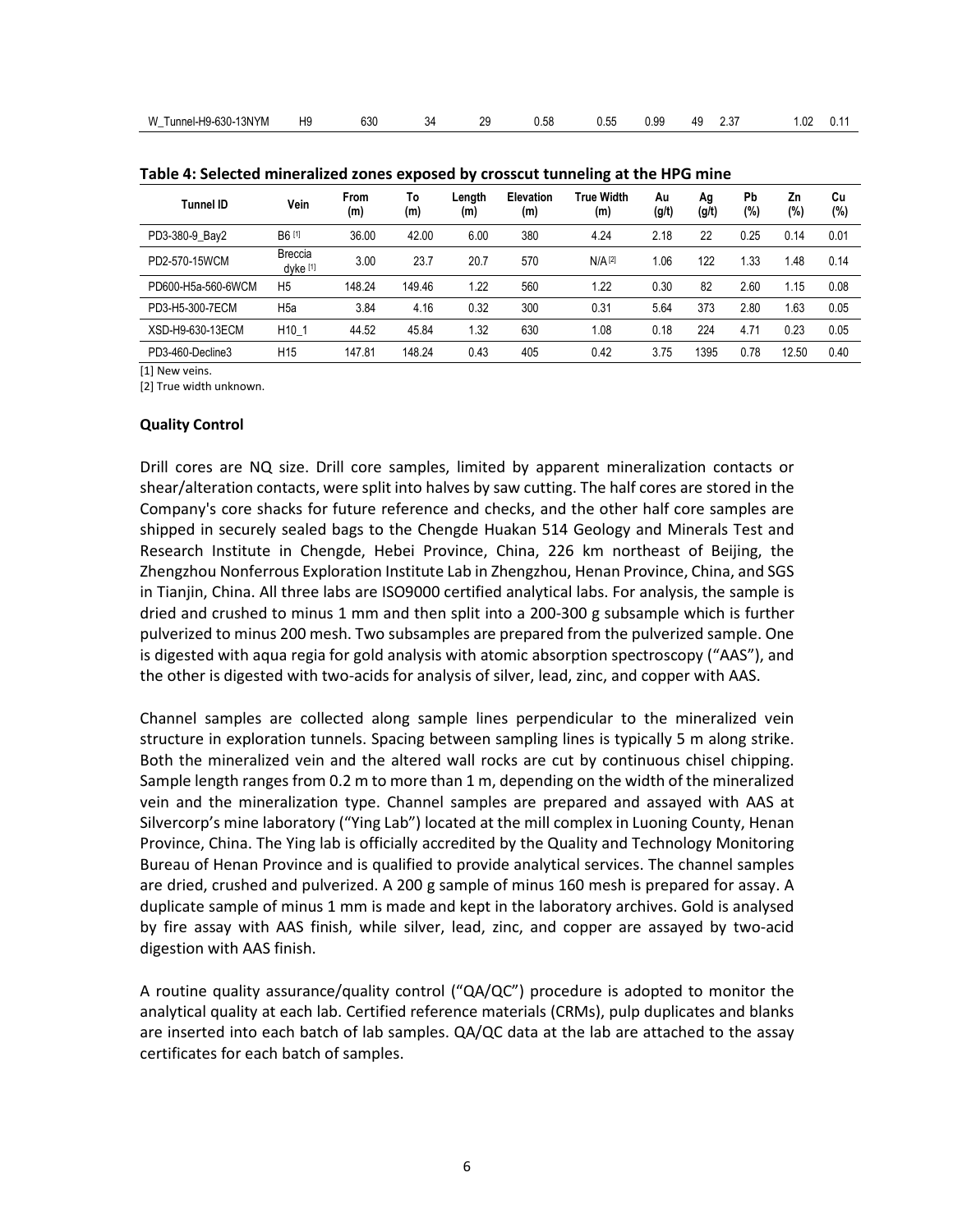The Company maintains its own comprehensive QA/QC program to ensure best practices in sample preparation and analysis of the exploration samples. Project geologists regularly insert CRMs, field duplicates and blanks to each batch of 30 core samples to monitor the sample preparation and analysis procedures at the labs. The analytical quality of the labs is further evaluated with external checks by sending approximately 3-5% of the pulp samples to higher level labs to check for lab bias. Data from both the Company's and the labs' QA/QC programs are reviewed on a timely basis by project geologists.

Guoliang Ma, P. Geo., Manager of Exploration and Resource of the Company, is the Qualified Person for Silvercorp under NI 43-101 and has reviewed and given consent to the technical information contained in this news release.

## **About Silvercorp**

Silvercorp is a profitable Canadian mining company producing silver, lead, and zinc metals in concentrates from mines in China. The Company's goal is to continuously create healthy returns to shareholders through efficient management, organic growth and the acquisition of profitable projects. Silvercorp balances profitability, social and environmental relationships, employees' wellbeing, and sustainable development. For more information, please visit our website at www.silvercorp.ca.

## **For further information**

Lon Shaver Vice President Silvercorp Metals Inc.

Phone: (604) 669-9397 Toll Free: 1 (888) 224-1881 Email: investor@silvercorp.ca Website: www.silvercorpmetals.com

### *CAUTIONARY DISCLAIMER - FORWARD LOOKING STATEMENTS*

*Certain of the statements and information in this press release constitute "forward-looking statements" within the meaning of the United States Private Securities Litigation Reform Act of 1995 and "forward-looking information"*  within the meaning of applicable Canadian provincial securities laws. Any statements or information that express or *involve discussions with respect to predictions, expectations, beliefs, plans, projections, objectives, assumptions or future events or performance (often, but not always, using words or phrases such as "expects", "is expected", "anticipates", "believes", "plans", "projects", "estimates", "assumes", "intends", "strategies", "targets", "goals", "forecasts", "objectives", "budgets", "schedules", "potential" or variations thereof or stating that certain actions, events or results "may", "could", "would", "might" or "will" be taken, occur or be achieved, or the negative of any of these terms and similar expressions) are not statements of historical fact and may be forward-looking statements or information. Forward-looking statements or information relate to, among other things: the price of silver and other metals; the accuracy of mineral resource and mineral reserve estimates at the Company's material properties; the sufficiency of the Company's capital to finance the Company's operations; estimates of the Company's revenues and capital expenditures; estimated production from the Company's mines in the Ying Mining District; timing of receipt of permits and regulatory approvals; availability of funds from production to finance the Company's operations; and access to and availability of funding for future construction, use of proceeds from any financing and development of the Company's properties.*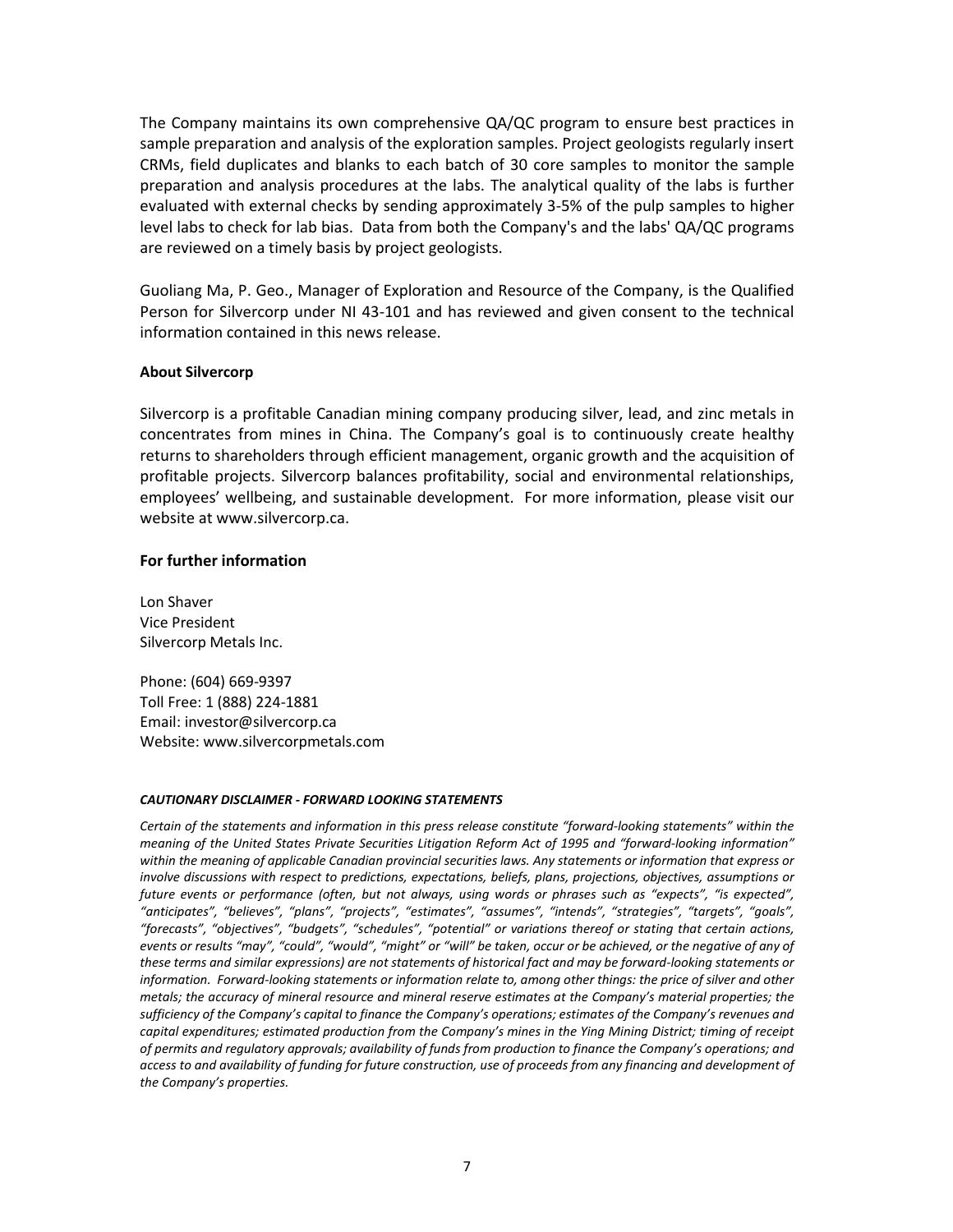Forward-looking statements or information are subject to a variety of known and unknown risks, uncertainties and *other factors that could cause actual events or results to differ from those reflected in the forward-looking statements or information, including, without limitation, social and economic impacts of COVID-19; risks relating to: fluctuating commodity prices; calculation of resources, reserves and mineralization and precious and base metal recovery; interpretations and assumptions of mineral resource and mineral reserve estimates; exploration and development programs; feasibility and engineering reports; permits and licenses; title to properties; property interests; joint venture partners; acquisition of commercially mineable mineral rights; financing; recent market* events and conditions; economic factors affecting the Company; timing, estimated amount, capital and operating *expenditures and economic returns of future production; integration of future acquisitions into the Company's existing operations; competition; operations and political conditions; regulatory environment in China and Canada;*  environmental risks; legislative and regulatory initiatives addressing global climate change or other environmental *concerns; foreign exchange rate fluctuations; insurance; risks and hazards of mining operations; key personnel;*  conflicts of interest; dependence on management; internal control over financial reporting as per the requirements *of the Sarbanes-Oxley Act; and bringing actions and enforcing judgments under U.S. securities laws.*

*This list is not exhaustive of the factors that may affect any of the Company's forward-looking statements or information. Forward-looking statements or information are statements about the future and are inherently uncertain, and actual achievements of the Company or other future events or conditions may differ materially from*  those reflected in the forward-looking statements or information due to a variety of risks, uncertainties and other *factors, including, without limitation, those referred to in the Company's Annual Information Form for the year ended March 31, 2021 under the heading "Risk Factors". Although the Company has attempted to identify important factors that could cause actual results to differ materially, there may be other factors that cause results not to be as anticipated, estimated, described or intended. Accordingly, readers should not place undue reliance on forwardlooking statements or information.* 

*The Company's forward-looking statements and information are based on the assumptions, beliefs, expectations and opinions of management as of the date of this press release, and other than as required by applicable securities laws, the Company does not assume any obligation to update forward-looking statements and information if circumstances or management's assumptions, beliefs, expectations or opinions should change, or changes in any other events affecting such statements or information. For the reasons set forth above, investors should not place undue reliance on forward-looking statements and information.*

#### *CAUTIONARY NOTE TO US INVESTORS*

*The disclosure in this news release and referred to herein was prepared in accordance with NI 43-101 which differs significantly from the requirements of the U.S. Securities and Exchange Commission (the "SEC"). The terms "proven mineral reserve", "probable mineral reserve" and "mineral reserves" used in this news release are in reference to the mining terms defined in the Canadian Institute of Mining, Metallurgy and Petroleum Standards (the "CIM Definition Standards"), which definitions have been adopted by NI 43-101. Accordingly, information contained in this news release providing descriptions of our mineral deposits in accordance with NI 43-101 may not be comparable to similar information made public by other U.S. companies subject to the United States federal securities laws and the rules and regulations thereunder.*

*Investors are cautioned not to assume that any part or all of mineral resources will ever be converted into reserves. Pursuant to CIM Definition Standards, "Inferred mineral resources" are that part of a mineral resource for which quantity and grade or quality are estimated on the basis of limited geological evidence and sampling. Such geological evidence is sufficient to imply but not verify geological and grade or quality continuity. An inferred mineral resource has a lower level of confidence than that applying to an indicated mineral resource and must not be converted to a mineral reserve. However, it is reasonably expected that the majority of inferred mineral resources could be upgraded*  to indicated mineral resources with continued exploration. Under Canadian rules, estimates of inferred mineral *resources may not form the basis of feasibility or pre-feasibility studies, except in rare cases. Investors are cautioned*  not to assume that all or any part of an inferred mineral resource is economically or legally mineable. Disclosure of *"contained ounces" in a resource is permitted disclosure under Canadian regulations; however, the SEC normally only permits issuers to report mineralization that does not constitute "reserves" by SEC standards as in place tonnage and grade without reference to unit measures.*

*Canadian standards, including the CIM Definition Standards and NI 43-101, differ significantly from standards in the SEC Industry Guide 7. Effective February 25, 2019, the SEC adopted new mining disclosure rules under subpart 1300 of Regulation S-K of the United States Securities Act of 1933, as amended (the "SEC Modernization Rules"), with compliance required for the first fiscal year beginning on or after January 1, 2021. The SEC Modernization Rules*